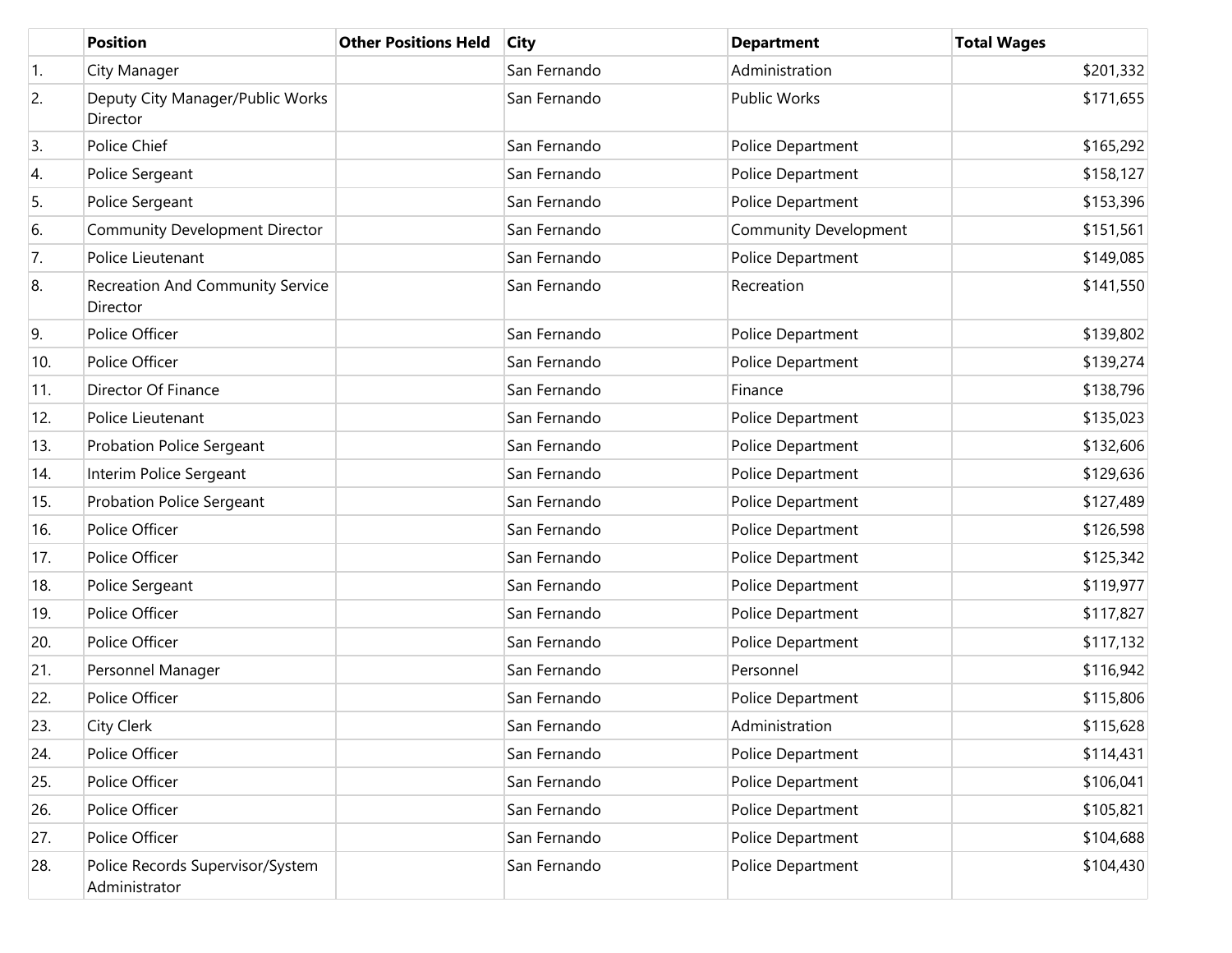| 29. | Public Works Superintendent                | San Fernando | <b>Public Works</b>          | \$104,282 |
|-----|--------------------------------------------|--------------|------------------------------|-----------|
| 30. | Police Officer                             | San Fernando | Police Department            | \$98,905  |
| 31. | Police Officer                             | San Fernando | Police Department            | \$98,727  |
| 32. | Police Officer                             | San Fernando | Police Department            | \$97,713  |
| 33. | Police Officer                             | San Fernando | Police Department            | \$96,082  |
| 34. | Police Officer                             | San Fernando | Police Department            | \$95,105  |
| 35. | Civil Engineering Assistant II             | San Fernando | Public Works                 | \$94,972  |
| 36. | Public Works Field Supervisor II           | San Fernando | Public Works                 | \$94,726  |
| 37. | Civil Engineering Assistant II             | San Fernando | Public Works                 | \$94,654  |
| 38. | Building & Safety Supervisor               | San Fernando | <b>Community Development</b> | \$93,836  |
| 39. | Police Officer                             | San Fernando | Police Department            | \$93,164  |
| 40. | Public Works Superintendent                | San Fernando | Public Works                 | \$91,743  |
| 41. | Equipment & Materials Supervisor           | San Fernando | Public Works                 | \$87,018  |
| 42. | Police Desk Officer                        | San Fernando | Police Department            | \$84,224  |
| 43. | Public Works Field Supervisor II           | San Fernando | <b>Public Works</b>          | \$84,080  |
| 44. | <b>Electrical Supervisor</b>               | San Fernando | Public Works                 | \$82,550  |
| 45. | Junior Accountant                          | San Fernando | Finance                      | \$80,955  |
| 46. | Public Works Field Supervisor I            | San Fernando | Public Works                 | \$79,295  |
| 47. | Management Analyst                         | San Fernando | Public Works                 | \$78,573  |
| 48. | Public Works Field Supervisor I            | San Fernando | Public Works                 | \$77,427  |
| 49. | <b>Cultural Arts Supervisor</b>            | San Fernando | Recreation                   | \$77,320  |
| 50. | <b>Community Services Supervisor</b>       | San Fernando | Recreation                   | \$76,124  |
| 51. | Senior Maintenance Worker                  | San Fernando | Public Works                 | \$75,966  |
| 52. | Senior Maintenance Worker                  | San Fernando | <b>Public Works</b>          | \$73,431  |
| 53. | Associate Planner                          | San Fernando | <b>Community Development</b> | \$72,943  |
| 54. | Public Works Maintenance Worker            | San Fernando | Public Works                 | \$72,832  |
| 55. | City Treasurer                             | San Fernando | Treasurer                    | \$72,685  |
| 56. | Executive Assistant To The City<br>Manager | San Fernando | Administration               | \$71,267  |
| 57. | Senior Maintenance Worker                  | San Fernando | <b>Public Works</b>          | \$69,807  |
| 58. | Water Pump Operator/Backflow<br>Technician | San Fernando | Public Works                 | \$69,771  |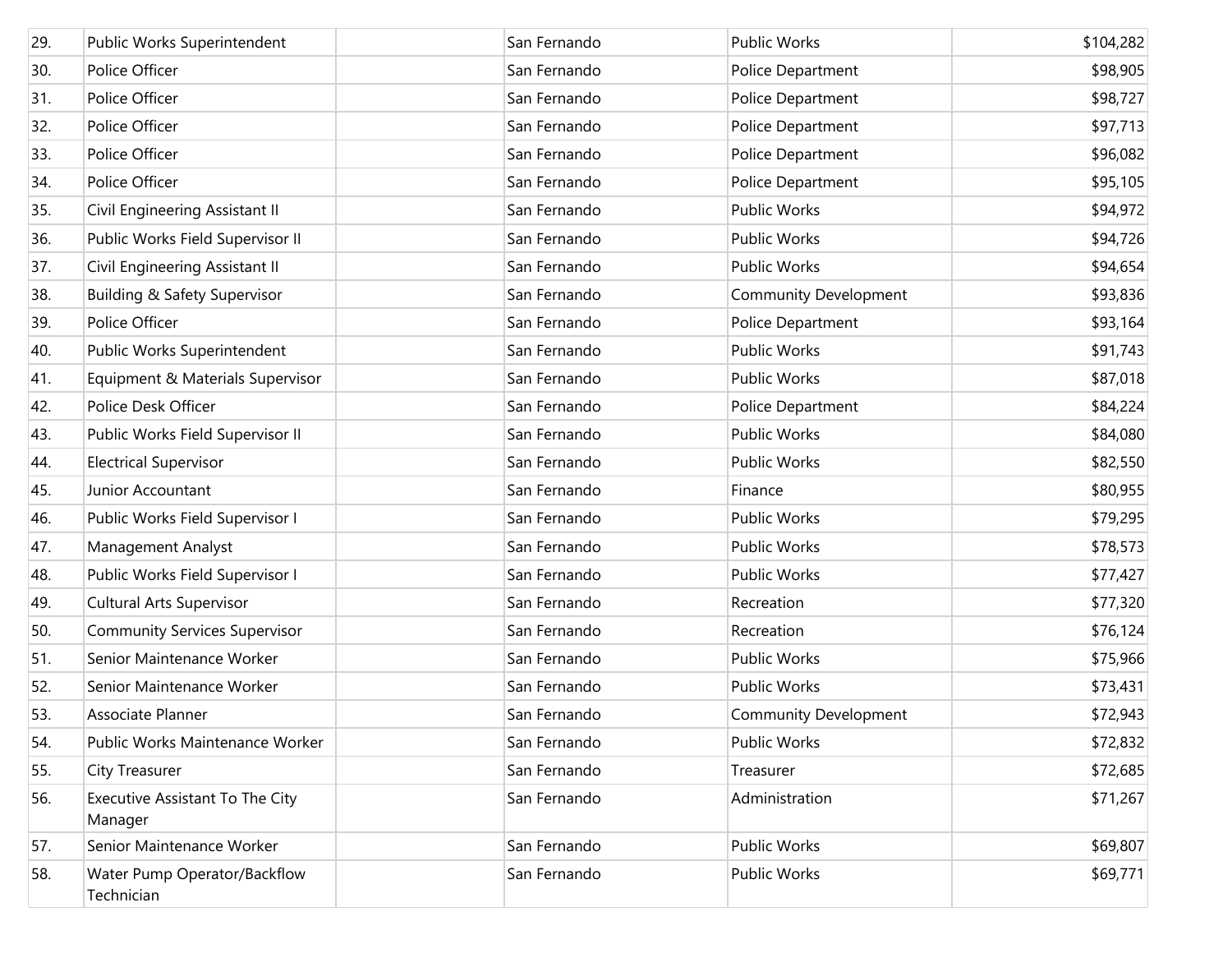| 59. | Police Desk Officer                    | San Fernando | Police Department            | \$69,007 |
|-----|----------------------------------------|--------------|------------------------------|----------|
| 60. | Police Officer                         | San Fernando | Police Department            | \$68,724 |
| 61. | Public Works Maintenance Worker        | San Fernando | Public Works                 | \$68,510 |
| 62. | Personnel Technician                   | San Fernando | Personnel                    | \$67,617 |
| 63. | <b>Community Development Secretary</b> | San Fernando | <b>Community Development</b> | \$67,153 |
| 64. | Police Desk Officer                    | San Fernando | Police Department            | \$67,095 |
| 65. | Police Desk Officer                    | San Fernando | Police Department            | \$66,315 |
| 66. | Mechanical Helper                      | San Fernando | <b>Public Works</b>          | \$65,585 |
| 67. | Police Desk Officer                    | San Fernando | Police Department            | \$65,265 |
| 68. | Police Office Specialist               | San Fernando | Police Department            | \$64,938 |
| 69. | Public Works Maintenance Worker        | San Fernando | <b>Public Works</b>          | \$64,188 |
| 70. | Administrative Coordinator             | San Fernando | <b>Public Works</b>          | \$64,102 |
| 71. | Police Records Specialist              | San Fernando | Police Department            | \$63,491 |
| 72. | Recreation Supervisor                  | San Fernando | Recreation                   | \$63,205 |
| 73. | <b>Community Preservation Officer</b>  | San Fernando | <b>Community Development</b> | \$62,911 |
| 74. | Police Desk Officer                    | San Fernando | Police Department            | \$62,896 |
| 75. | Public Works Office Specialist         | San Fernando | <b>Public Works</b>          | \$62,857 |
| 76. | Senior Account Clerk II                | San Fernando | Finance                      | \$61,575 |
| 77. | Senior Maintenance Worker              | San Fernando | <b>Public Works</b>          | \$60,807 |
| 78. | Police Desk Officer                    | San Fernando | Police Department            | \$60,153 |
| 79. | <b>Property Control Officer</b>        | San Fernando | Police Department            | \$59,735 |
| 80. | <b>Community Preservation Officer</b>  | San Fernando | <b>Community Development</b> | \$59,322 |
| 81. | Senior Account Clerk                   | San Fernando | Finance                      | \$57,750 |
| 82. | Senior Maintenance Worker              | San Fernando | <b>Public Works</b>          | \$57,747 |
| 83. | Senior Account Clerk                   | San Fernando | Finance                      | \$57,710 |
| 84. | Police Desk Officer                    | San Fernando | Police Department            | \$57,197 |
| 85. | Office Specialist                      | San Fernando | Recreation                   | \$56,263 |
| 86. | Public Works Maintenance Worker        | San Fernando | Public Works                 | \$55,726 |
| 87. | Office Specialist                      | San Fernando | Public Works                 | \$55,494 |
| 88. | Office Specialist                      | San Fernando | Recreation                   | \$55,494 |
| 89. | Public Works Maintenance Worker        | San Fernando | Public Works                 | \$55,414 |
| 90. | Public Works Maintenance Worker        | San Fernando | Public Works                 | \$54,591 |